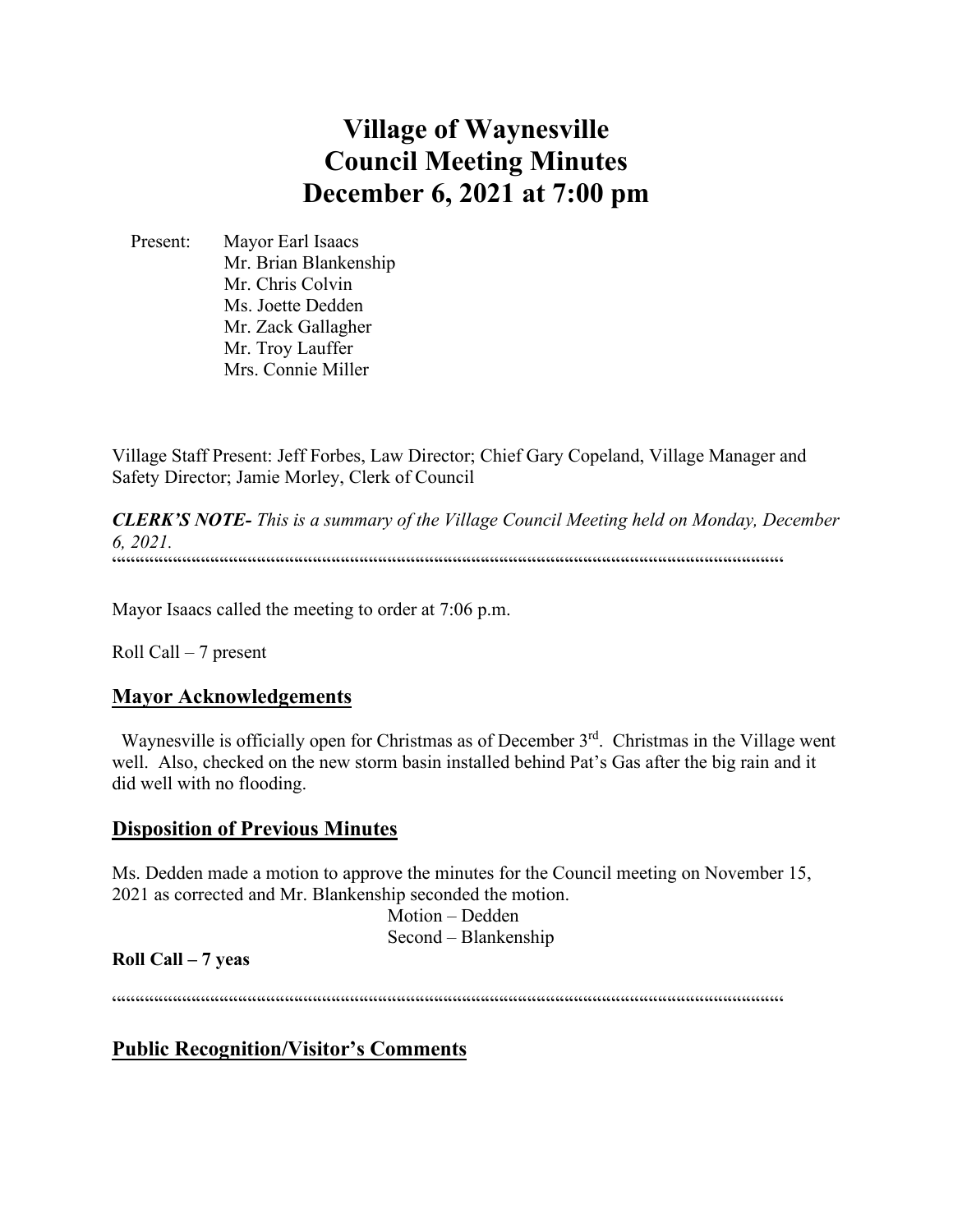Ms. Dedden acknowledged Mr. Blankenship and Mrs. Miller for participating in the Friend's Tour of Homes by opening their homes to the public. All proceeds go to help fund the Friend's Museum.

 $\label{prop:main}$ 

# **Old Business**

None

 $\label{prop:main} \hspace{15pt} \hspace{15pt} \textbf{if} \hspace{10pt} \begin{array}{l} \hspace{15pt} \textbf{if} \hspace{10pt} \textbf{if} \hspace{10pt} \textbf{if} \hspace{10pt} \textbf{if} \hspace{10pt} \textbf{if} \hspace{10pt} \textbf{if} \hspace{10pt} \textbf{if} \hspace{10pt} \textbf{if} \hspace{10pt} \textbf{if} \hspace{10pt} \textbf{if} \hspace{10pt} \textbf{if} \hspace{10pt} \textbf{if} \hspace{10pt}$ 

# **Reports**

# **Finance**

 The Finance Committee will meet a week earlier on Thursday, December 16, 2021 at 5:00 p.m. in the small conference room at the Government Center. The Committee plans to discuss Open Checkbook and temporary appropriations. The public is welcome to join.

# **Public Works Report**

 Public Works met this evening and went over the many ongoing projects throughout the Village. The next meeting will be January 3, 2022 at 6:00 p.m. and the public is encouraged to attend.

# **Special Committee Reports**

None

# **Village Manager Report**

- Congratulations to Chris Colvin, Connie Miller, Troy Lauffer and Brian Blankenship for being reelected to Council. Certification for the elections have been distributed.
- Update on Andy Ray, who was bit by a brown recluse, hoping he will return to work in a couple weeks.
- The sidewalk on Franklin is progressing and hoping to have it done in a couple weeks. Residents that will be affected were notified with a letter about the project beginning. This project is funded by a grant from Warren County at no cost to the residents.
- Council has asked to find better ways to communicate with the public. The new web site is underway and should be going live soon. Have a meeting on January 6 to finalize details.
- Another effective way to communicate with the public is an electronic message board in front of the Government Center.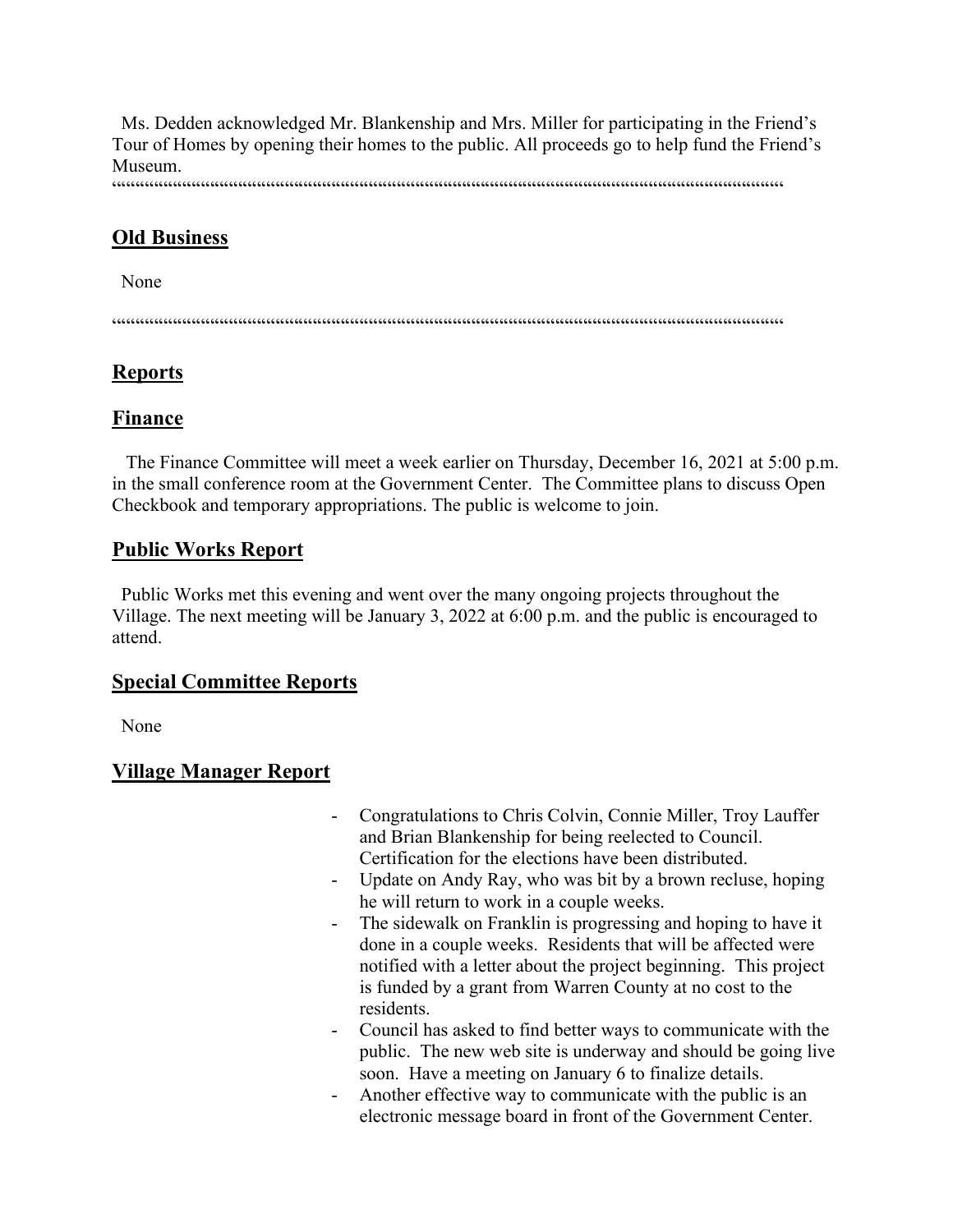Collected four quotes from different vendors and all were within about the same price range. There is an ordinance on tonight's agenda for this project. The remaining 14K from the CARES Act money can be used to help fund this project. In addition to the 14K, 1/3 would come from water and 1/3 from the general fund.

- Walt Biggs has completed replacing the catch basins. Restoration still needs to be done. In addition to the catch basin repairs, he had to replace a collapsed pipe going across Miami Street by the Post Office. This should help the flow of water during heavy storms and stop pooling of water in the area.
- Maintenance Department performed an in-house repair on a catch basin on Marvin's Lane.
- Flagpole lights have been repaired and are operational.
- Old leaf vacuum sold on Gov Deals for \$1750.
- Choice One is finishing updating the traffic study at North and Route 42. Should be getting the full report with corrections to consult with Representative Scott Lipps and meet with ODOT.
- Presented the Waynesville Lady Spartan soccer team along with the Mayor the key to the Village for being State Champs. The County Commissioners did a proclamation declaring that day to be Spartan Women's Soccer Day.
- Asking Council to accept the donations of gift cards to be used as prizes at staff Christmas party from local restaurants, Village Restaurant, Acapulco, and McDonalds.

# **Police Report**

- November Mayor's Court month end and calls for service have been provided.
- Code Enforcer's report has also been provided.
- Provided photos from the Chief's Conference.
- Two cars representing the Village attended the funeral for Greene County Sheriff Fischer.
- Thank you to Beckett Springs, Help for Heroes, which provides treatment and therapy to military and first responders. Representatives stopped by and provided information of services and snacks for the officers.

Mr. Colvin stated that the Street Department did a great job doing leaf pick up this year and would like to thank the crew for the extra effort. Ms. Dedden agreed with Mr. Colvin. Chief Copeland stated that leaf pick up usually ends about December 1, but knows some trees still have not dropped their leaves. He recommended if there is anyone else that still needs their leaves picked up to call the office.

Mr. Colvin made the motion to accept donations from the Village Restaurant, Acapulco, and McDonalds and was seconded Ms. Dedden.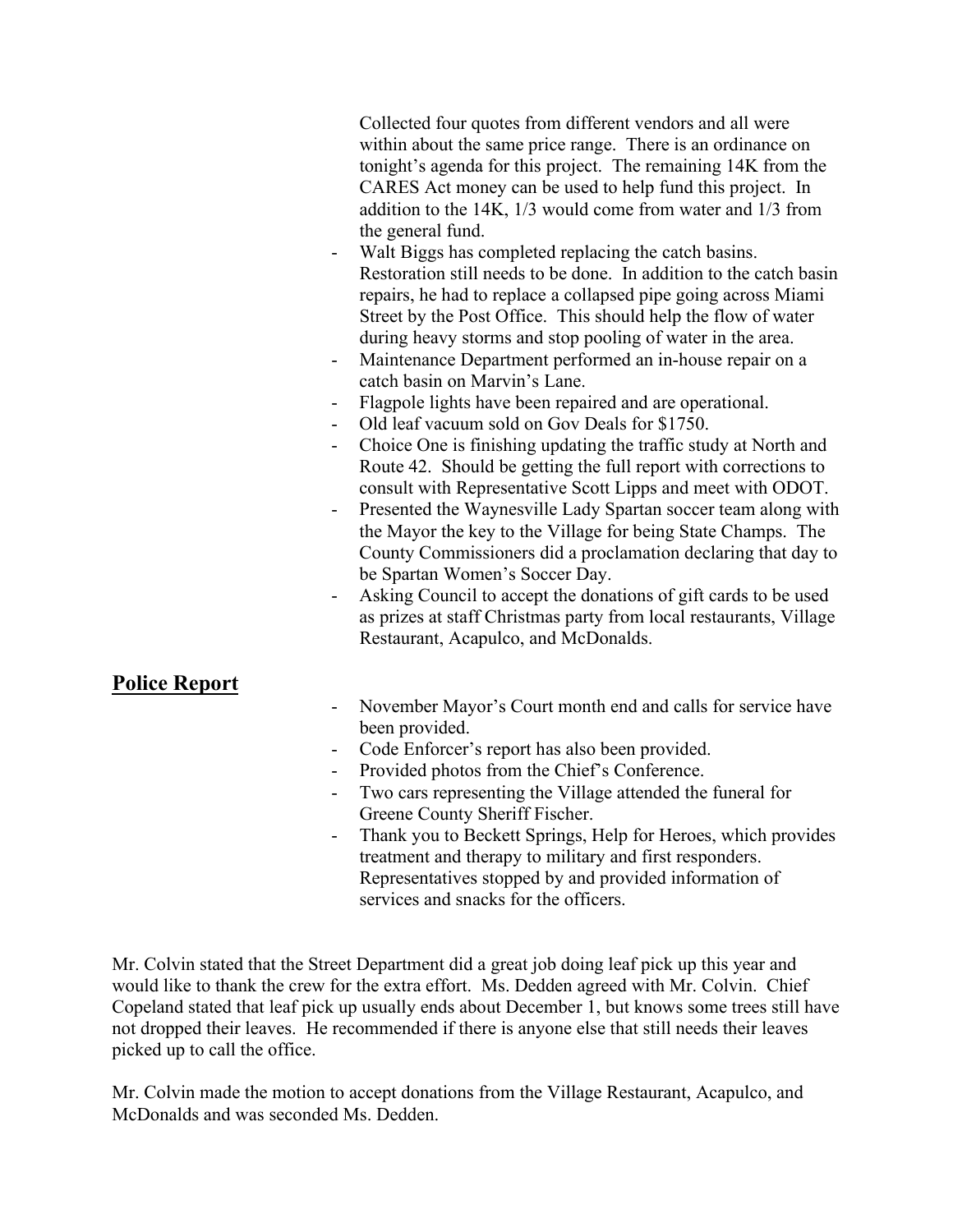#### Motion – Colvin Second – Dedden

#### **Roll Call – 7 yeas**

## **Financial Director Report**

- Open Checkbook has been updated and 2020 financials have been loaded.
- Uploading data onto the new website and would like to know how many years of minutes Council would like to be loaded onto the new website.

 Council agreed that placing minutes from 2020 and 2021 onto the new website should be sufficient. Any other minutes can be made available through a request. Ms. Dedden suggested Council members submit a bio to Ms. Morley to be placed on the new website.

# **Law Report**

None

#### **New Business**

 Mayor Isaacs nominated Ms. Dedden and Mr. Blankenship to the Mayor Nominating Committee to nominate Council members to committee positions. The Committee will meet on December 16, 2021 at 4:30 p.m.

 Mr. Lauffer stated he wanted to set up a MOMS Committee meeting to discuss purchasing the new lampposts on Main St and how can he go about doing that without violating Sunshine Laws. Mr. Forbes stated that MOMS is a private committee and Mr. Lauffer is just a Council representative on the committee. The Village does not control the committee. It is MOMS's responsibility to keep their own minutes and financials of that committee. Mr. Colvin added that he feels MOMS does serve as a connection point for the Village, merchants, Chamber, and public to discuss topics that impact Main Street. It was further discussed that the Village is seeking recommendations from MOMS on the new lampposts but ultimately it is Council's decision to choose the lights. Ms. Dedden stated that there is not a current chair for the MOMS Committee, and they have not met for awhile. Mr. Colvin suggested Council attempt to engage MOMS and if there is no response, then in his opinion, Council forms a special committee and moves on with the project.

# **Legislation**

# **First Reading of Ordinances and Resolutions**

#### **Resolution No. 2021-050**

Resolution Accepting the Amounts and Rates as Determined by the Budget Commission and Authorizing the Necessary Tax Levies and Certifying them to the County Auditor and Declaring an Emergency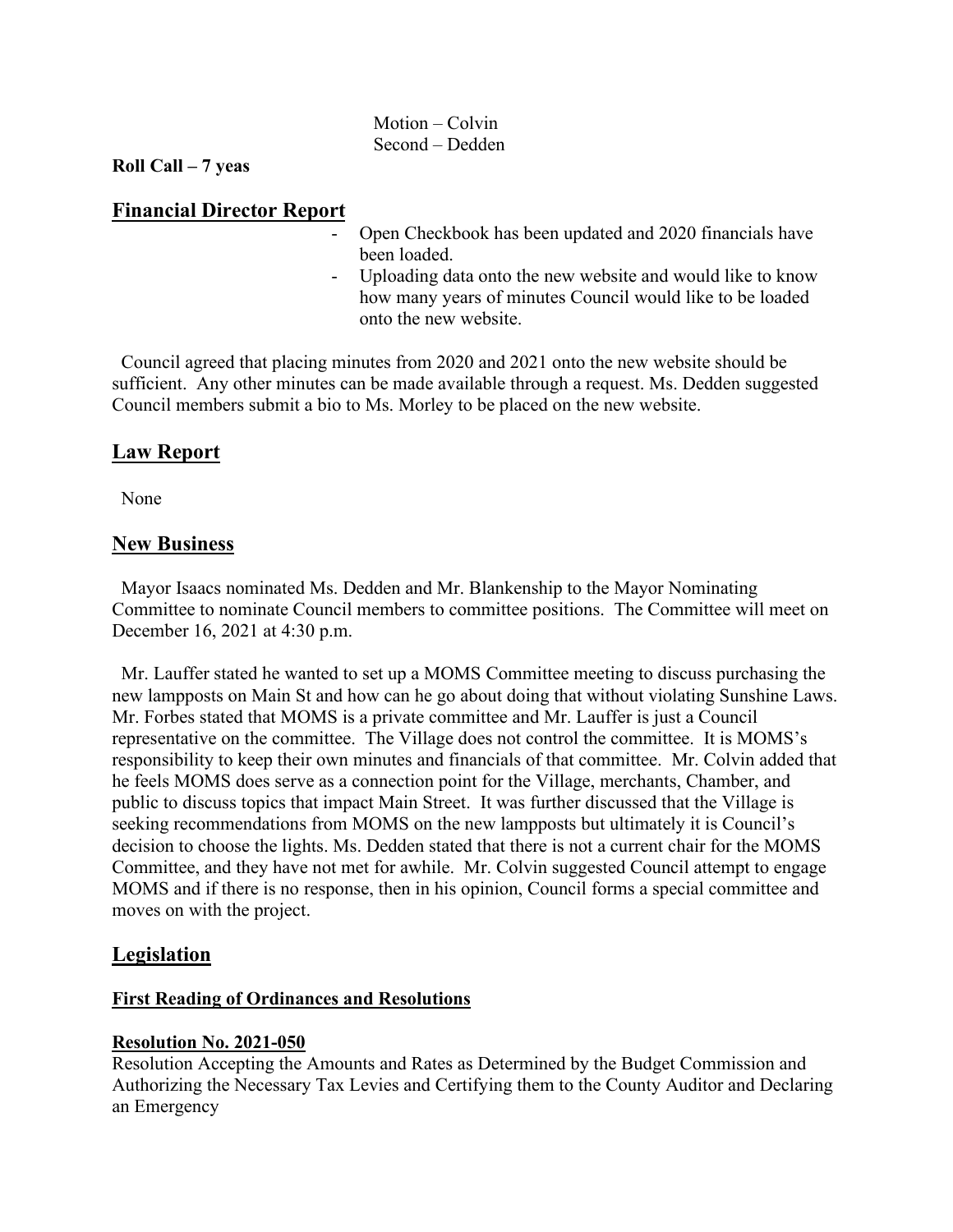Ms. Dedden made the motion to waive the two-reading rule and declare an emergency for Ordinance 2021-050 and was seconded Mr. Colvin.

 Motion – Dedden Second – Colvin

## **Roll Call – 7 yeas**

Mr. Colvin made the motion to adopt Ordinance 2021-046 and was seconded Mr. Gallagher. Motion – Colvin Second – Gallagher

## **Roll Call – 6 yeas**

#### **Ordinance No. 2021-051**

Authorizing the Village Manager to Enter into a Contract with One Stop Signs in an Amount not to Exceed \$44,000 for the Production and Installation of an Electronic Message Board Monument Sign and Declaring an Emergency

Mr. Gallagher made the motion to waive the two-reading rule and declare an emergency for Ordinance 2021-051 and was seconded Mr. Colvin.

 Motion – Gallagher Second – Colvin

 Mr. Colvin wanted to clarify that the ordinance is to approve Option B. Chief Copeland stated that yes, it was for option B. Mr. Lauffer asked if Chief Copeland could negotiate a lower price. Chief Copeland said he would try. Mr. Gallagher explained that the ordinance is an emergency to use the remaining CARES Act funds before December 31, 2021. He further explained that 1/3 of the price is from CARES Act, 1/3 funded by the water fund, and 1/3 from the general fund. The ordinance states the Village Manager cannot exceed 44K, however he does not have to spend all that. Chief Copeland said he will try to get a better deal if the ordinance is adopted.

# **Roll Call – 7 yeas**

Mr. Gallagher made the motion to adopt Ordinance 2021-051 and was seconded Mr. Colvin. Motion – Gallagher Second – Colvin

Mrs. Miller stated she is in opposition to the sign. She does not feel it is an effective means of communication with the public. She further stated that the general fund is being utilized to increase employee wages for employee retention and feels there are other needs in the Village for these funds.

 Mr. Gallagher agreed with Mrs. Miller that the sign is higher than anticipated, but after several conversations with residents, feels this is a good avenue of communication. He especially believes senior citizens that do not use social media and technology will benefit from this form of communication. He also stated that he feels strongly to use up all the CARES Act money and not leave any money on the table.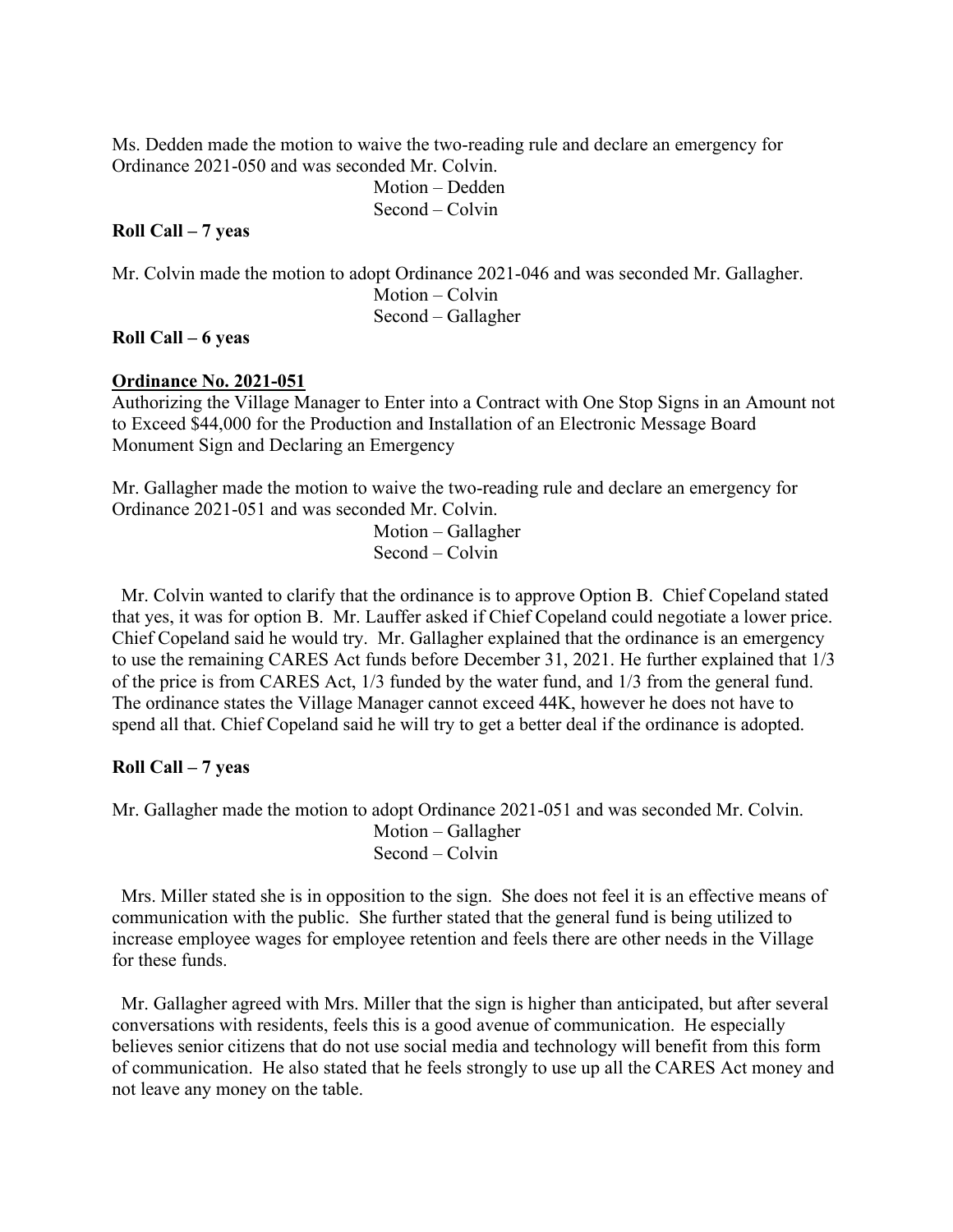Mr. Blankenship stated he sees tremendous use for the sign and believes it will be an effective means of communication. His big hesitation is the cost of the sign. He also agrees with Mr. Gallagher that using all the CARES Act money is important.

Mr. Colvin stated that there are limited ways to communicate with the public and feels the sign offers another avenue of effective communication. He also likes the fact that it will reach those individuals that do not use technology. He is sympathetic to the expense but feels the sign is a good investment since the CARES Act money and water funds can be used to offset the cost to the taxpayers.

Mayor Isaacs stated that he has served the Village for many years and has seen tremendous progress on projects within just the past several years. He sees the sign as a useful way to communicate and use the CARES Act money. This way the taxpayers are only paying for 15K of the sign.

Ms. Morley pointed out that the Government Center is not identifiable. It does not currently have a real sign. Newer residents do not know where the Government Center is, as there is only the small sign at the drive.

Mr. Lauffer agreed that some residents will benefit from the sign and feels that it is worth the investment especially since the CARES Act money will be used.

Ms. Dedden stated that she may not personally want to spend this amount on a sign but after listening to staff and other Council members, she is willing to change her vote.

# **Roll Call – 6 yeas, Lauffer, Blankenship, Colvin, Dedden, Gallagher 1 nay, Miller**

# **Resolution No. 2021 – 052**

A Resolution Adopting Temporary Appropriations for the Village of Waynesville for Calendar Year 2022 and Declaring an Emergency

Mrs. Miller made the motion to waive the two-reading rule and declare an emergency for Ordinance 2021-052 and was seconded Mr. Colvin.

> Motion – Miller Second – Colvin

# **Roll Call – 7 yeas**

Mr. Colvin made the motion to adopt Ordinance 2021-052 and was seconded Mr. Gallagher. Motion – Colvin Second – Gallagher

# **Roll Call – 7 yeas**

# **Ordinance No. 2021-053**

Authorizing the Village Manager to Enter into a Contract with Millennium Business Systems for Copier and Wide Format Printer/Scanner Devices